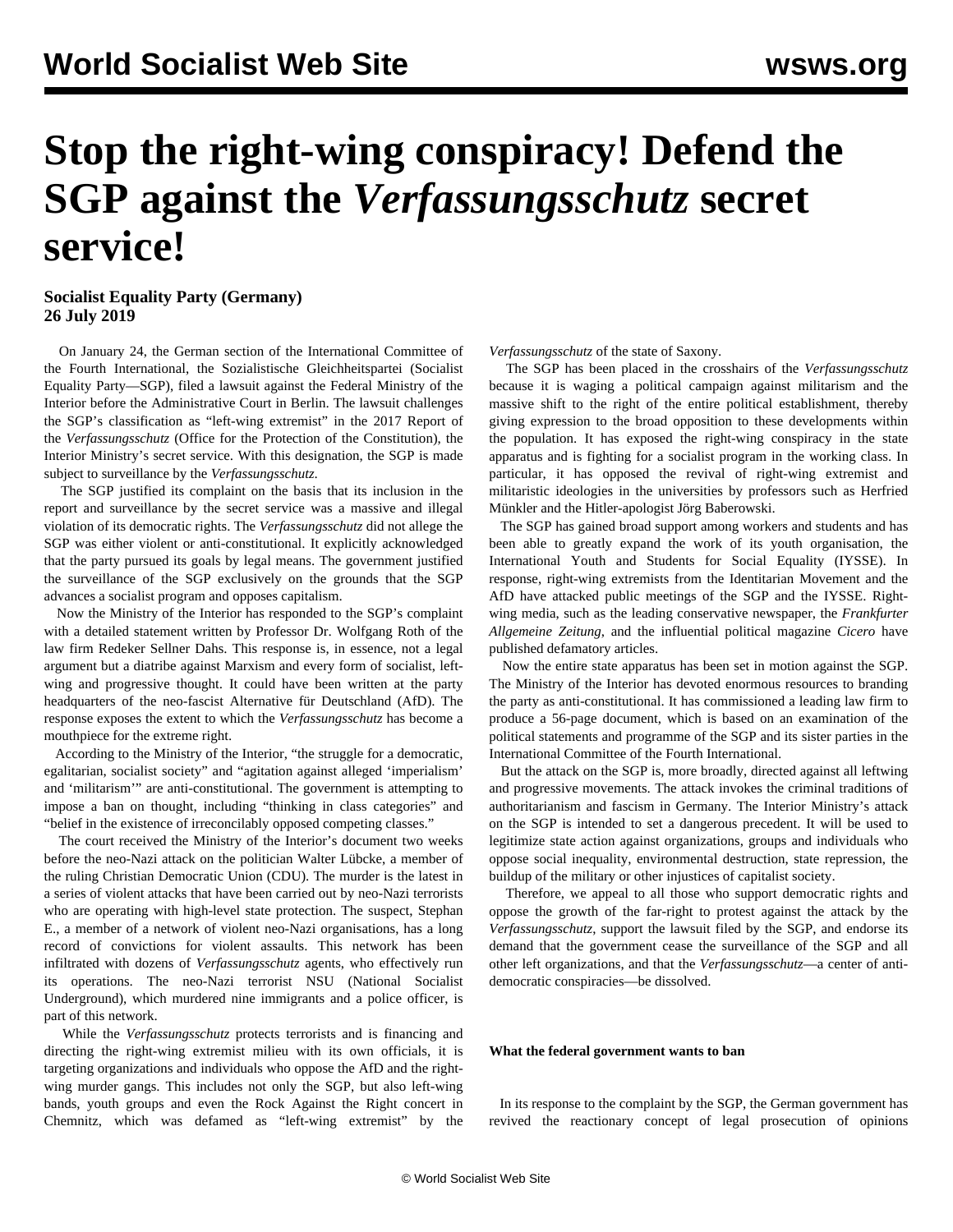(*Gesinnungsstrafrecht*), without the actual commission of a crime. This inquisitorial process found its most brutal application in the Nazis' concept of *Willensstrafrecht* (punishment for thought), in which the accused could be convicted and sentenced to death for merely indicating a mental attitude that might suggest, and possibly encourage in others, disloyalty. The government does not accuse the SGP of unlawful acts, incitement to violence or any extremist acts. In the entire document, there is no claim that the SGP has committed any act that violates existing law. The denunciation of the SGP as a political organization whose very existence is incompatible with the "liberal democratic order" is based exclusively on its view of society, its theory of history, its political analyses and the programmatic conclusions it draws from them.

 On this basis, a wide range of left and progressive thinking is threatened with illegality. The government document begins with the assertion that "the fight for a democratic, egalitarian, socialist society" is at odds "with the central values of the Basic Law." The ensuing 50 pages consist of a long catalogue of views which, according to the federal government, violate the constitution.

 1. Positive references to Karl Marx, Friedrich Engels, Vladimir Lenin, Leon Trotsky, Karl Liebknecht and Rosa Luxemburg are, according to the government and its lawyers, anti-constitutional. This also applies to the Marxist materialist conception of society and history. Referring to the ban on the KPD (German Communist Party) of 1956, which is now widely viewed as an unconstitutional byproduct of the Cold War, the document explicitly states that the "idea of a class society… and the Marxist-Leninist conception of state and society, which is rooted in thinking in terms of class and the resulting class struggle, is incompatible with the liberal democratic basic order and its conception of man."

 2. To challenge the claim that capitalism leads to the gradual reconciliation of classes also violates the constitution, according to the government. In a direct citation from the ruling prohibiting the KPD, the document says: "Liberal democracy is permeated by the view that it is possible to gradually develop the freedom and equality of citizens… into ever greater efficacy and to raise these principles to the optimum attainable."

 Opposition to this state-imposed belief in harmony between the classes, based on an analysis of social inequality, may also be labeled an attack on the constitution. On this basis, the books of leftwing sociologists such as Thomas Piketty, the poverty report of the German government itself and the numerous statistics showing a massive increase in poverty and social inequality may be subject to proscription.

 3. The SGP's irreconcilable opposition to the establishment parties, including the Left Party, and its fundamental refusal to participate in coalitions with these parties, are also unconstitutional, according to the Interior Ministry.

 The statement attacks the SGP because it rejects "compromises by the 'working class' with the representatives of other 'classes'" and because it accuses the establishment parties of "a conspiracy against the population" aimed at "militarism, armament and social austerity." Moreover, the definition of the SPD as "a 'right-wing party of the state, which represents exclusively the interests of the banks, the large corporations, the secret services and the Bundeswehr' and now confronts 'deserved hatred' for the reforms it implemented or supported" is also declared to be in violation of the constitution.

 This state-imposed belief in class harmony revives the Nazi ideology of "Volksgemeinschaft" (people's community). It is imbued with the same criminal spirit that animated the book burnings of May 1933, which were accompanied by the "fire oath": "Against class struggle and materialism, for the Volksgemeinschaft and an idealist attitude to life! I consign to the flames the writings of Marx and Kautsky."

 4. But the Interior Ministry does not stop at Marx and Kautsky. Just as the Nazis also burned the books of the writer Kurt Tucholsky and the

journalist Carl von Ossietzky, the government now declares anyone who criticizes growing armament and war-mongering, or who opposes the European Union, to be an enemy of the constitution. Among other things, it describes the following as "efforts against the liberal democratic basic order": the "demand for the overthrow of 'capitalism' and the establishment of socialism," the "agitation against alleged 'imperialism' and 'militarism,'" as well as the "rejection of nation states and the European Union."

 5. Anyone who justifies armed struggle against the Nazi regime is, in the view of the German government, also a left-wing extremist. In order to prove the SGP's alleged readiness to use violence, the document cites, of all things, the founding program of the Fourth International of 1938, which advocates the "arming of the proletariat" in the "fight against fascism." According to this view, leaders of the resistance against the Nazis, those who attempted to take Hitler's life such as Georg Elsner and the members of the failed July 20, 1944 plot, would still end up on the gallows today.

 The logical consequence of the Interior Ministry's prohibition catalogue is a fascist dictatorship. It is meant to prevent by all means possible the majority of the population from actively intervening in political events and transforming society on the basis of socialist principles. This is why the Interior Ministry claims that a socialist revolution "cannot be an expression of the will of the people, because [in this revolution] at most parts of the people assert their ideas, whereas the constitutional rights of the other parts of the people are suppressed." This applies, the document states, "regardless whether or not violence is used in the course of the socialist revolution."

 Thus, the right of a super-rich elite to own banks and the means of production is declared to be a supreme good and any criticism of this becomes an act of sacrilege. It was dictators such as Hitler, Franco and Pinochet who drew the final conclusion from this kind of argumentation: If the majority gravitates toward socialist ideas, even the most brutal methods of repression are justified to defend capitalism. By "liberal democratic order" the German government does not mean the inalienable democratic rights protected by the Basic Law, but capitalist property and the state apparatus that protects it.

 At the same time, the Ministry of the Interior does not limit itself to prosecuting concrete actions aimed at the overthrow of capitalism. Even activities such as "holding public events, publishing contributions and participating in elections" are anti-constitutional if they serve to propagate socialist ideas. The following reason is given: "If an association such as the plaintiff [the SGP] is directed, in its objectives, against the liberal democratic basic order, then relevant active behavior constitutes efforts against the liberal democratic basic order."

 As examples of such "active behaviour," the German government cites in particular "the publication of daily analyses of world political and economic developments on the *World Socialist Web Site*" and the publication of "Trotsky's works as well as works by David North" by the party's publishing house Mehring Verlag, the "largest Trotskyist book publishing house in the German-speaking world." The party website, Facebook and Twitter accounts and the YouTube channel are also mentioned.

#### **The anti-socialist laws,** *Willensstrafrecht* **and the KPD ban**

 Legitimizing prosecution based on opinions (Gesinnungsjustiz), the German government is placing itself in an anti-democratic tradition that dates back to the mid-19th century. Already in the Cologne Communist Trial of 1851 and the Leipzig High Treason Trial against August Bebel of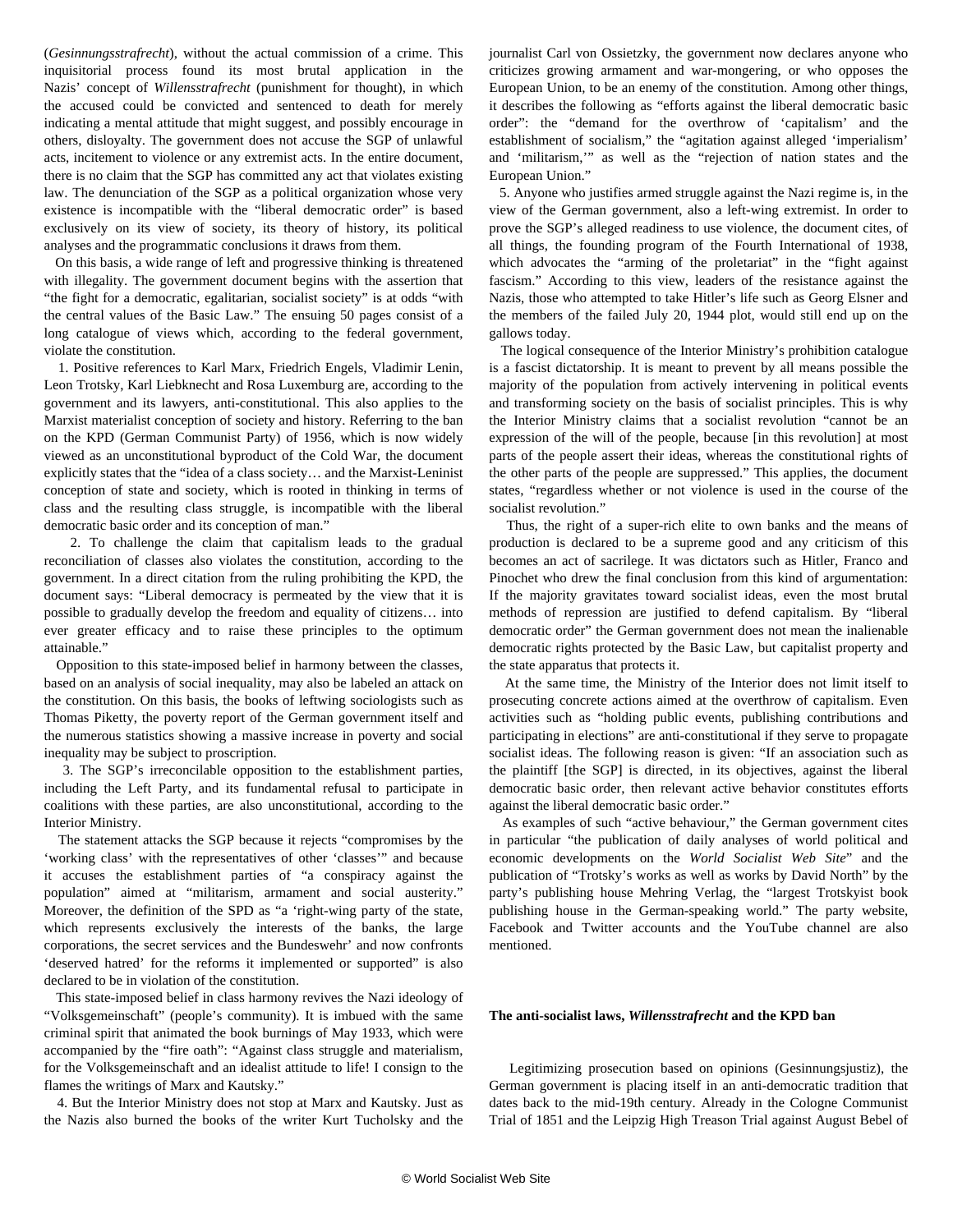1872, Marxists were indicted exclusively for their convictions. From 1878 to 1890, the anti-socialist laws made the German Social Democratic Party (SPD) illegal. These laws were directed against all organizations in which "social democratic, socialist or communist efforts to overthrow the existing state or social order in a way that endangers public peace, and in particular the harmony of the different classes of the population, came to light."

 This reactionary legal tradition reached its climax in *Willensstrafrecht*, which played a crucial role in the Nazi legal system. For someone to be sentenced, it was no longer required that an actual crime had been committed. Rather, it was sufficient to merely assert a "criminal will (*verbrecherischer Willen*)" on the part of the perpetrator. In order for the government to be able to eliminate all political opponents, lock them up in concentration camps and kill them, criminal prosecution was increasingly separated from any concrete actions by the accused.

 In the 1930s, the newly created Nazi People's Court (*Volksgerichtshof*) interpreted the high treason paragraph in such a way that communists could ultimately be sentenced to death solely on the basis of their convictions. By the 1940s, any form of dissatisfaction that could be interpreted as opposition to the state was sufficient for a draconian judgment. A joke about the "Führer," doubts about the final victory, even a remark about chronically delayed trains, had fatal consequences.

 After the fall of the Nazi regime, this continuity was broken only on the surface. After a brief period of "denazification," the elites returned to their old offices in the judiciary, the police, the administration, the universities and business. The co-author of the Nuremberg Race Laws, Hans Globke, became the head of the Chancellor's Office under Konrad Adenauer, the first chancellor of post-war West Germany. In this capacity, Globke was responsible for personnel policy as well as for the establishment and control of the secret services: the BND (foreign intelligence) and the *Verfassungsschutz* (domestic intelligence).

 In 1950, a comprehensive amendment to criminal law reintroduced the concept of legal prosecution based on opinions (*Gesinnungsjustiz*). This amendment had been worked out by Dr. Josef Schafheutle, who had been responsible for political criminal law in the Third Reich as a department head in the Ministry of Justice. The same judges who had ruled unjustly under the Nazis again condemned communists on the basis of their convictions. The witch hunt of communists culminated in the infamous 1956 ban of the KPD by the German Federal Constitutional Court. Now this ban is being retrieved from the archives by the federal government and used against the SGP. It serves as the most important legal frame of reference for the document by the Interior Ministry.

 Although the KPD ruling has never been formally repealed, it has long been discredited. The president of the Federal Constitutional Court, Jutta Limbach, stated in 1996, based on current views of constitutional law, that she would have rejected the ban. In his book *Verfassungswidrig!* (*Anti-constitutional!*) published in 2017, the historian Professor Josef Foschepoth, who has undertaken a thorough study of the trial against the KPD based on previously inaccessible files in the state archives, concludes that the KPD ruling blatantly violated the constitution and was politically motivated. "In this trial there was no longer the separation of powers, but only one state which, under pressure from the federal government, insisted that the KPD be banned," writes Foschepoth.

 In this trial, the Adenauer government was represented by lawyers from the same radical right-wing circles that had played an active role in the persecution of communists under National Socialism. The head of the government's Litigation Office (*Prozessführungsstelle*) was Hans Ritter von Lex, who, as a member of the Reichstag for the Bavarian People's Party (BVP), had declared his party's consent to the Enabling Act of 23 March 1933, which de facto handed over all legislative power to Adolf Hitler. Just a few days earlier, he had assured Hitler in a personal conversation that he shared his goal to "exterminate Marxism in Germany."

 "The liberation of the German people from this contamination, including by applying the harshest methods, is a common demand of all patriotically minded circles," he said.

### **A right-wing extremist conspiracy**

 With the return to prosecution based on opinions (*Gesinnungsjustiz*) and the reactivation of the KPD ban, the ruling class is taking up these fascist traditions. The report of the *Verfassungsschutz* and the document of the lawyers of the Interior Ministry are products of a right-wing extremist conspiracy in the state apparatus aimed at intimidating public opinion and criminalizing all opposition to capitalism, nationalism, imperialism, militarism and the AfD as "left-wing extremist" and "anti-constitutional."

 It is now known that right-wing extremist circles participated in the drafting of the 2017 *Verfassungsschutz* report. Hans-Georg Maaßen, then head of the *Verfassungsschutz*, had met several times with leading representatives of the AfD and discussed the report with them. In November of 2018, Maaßen was sent into temporary retirement after he had denied—notwithstanding overwhelming evidence to the contrary—that radical right-wing riots had taken place in Chemnitz and denounced "leftwing radical forces within the SPD." Now Maaßen, a right-wing member of the ruling CDU, is openly promoting the formation of government coalitions with the AfD.

 Under its new president, Thomas Haldenwang, the *Verfassungsschutz* is continuing the same course. Thus, once again there is not a single syllable on the AfD, its fascist wing led by Björn Höcke or the neo-Nazi milieu surrounding the party, in the chapter on right-wing extremism in the new 2018 *Verfassungsschutz* report. They are cited merely as "victims" of alleged "left-wing extremists." The report states literally: "In 2018, in addition to members of right-wing extremist parties, the Alternative für Deutschland (AfD)... which left-wing extremists have declared to be rightwing extremist across the board, continued to be the focus of left-wing extremist agitation."

 The report also systematically ignores the extensive right-wing terrorist networks in the police and the Bundeswehr (German army). One will search in vain for terms like Franco A., the head of a fascist conspiracy in the German army, or NSU 2.0, the continuation of the far-right terrorist NSU network. The terrorist group Revolution Chemnitz, which has not only attacked foreigners and political dissenters but also had plans for an armed "action" and right-wing radical overthrow on the Day of German Unity 2018, is downplayed as a mere "militia" by the *Verfassungsschutz*. The right-wing extremist terror network "Combat 18," which maintained close ties to the NSU and to which the alleged murderer of Lübcke was in close contact, was deleted from the new *Verfassungsschutz* report.

 By contrast, the SGP is again listed as a "left-wing extremist party" and "object of observation." In the spirit of the legal persecution of political ideas, the secret service added to this relevant chapter the remark that "dogmatic left-wing extremists" such as the SGP "with their extensive analyses" had "the potential" to act "as 'intellectual arsonists' (*geistige Brandstifter*) to ideologically inspire violence-oriented groups."

 While the *Verfassungsschutz* equates Marxist analyses and socialist ideas with "arson" and "violence," it is building up and covering for neofascist murder gangs! In the milieu around the NSU alone, the security authorities have deployed more than 40 informants for the *Verfassungsschutz*. One such operative was even present at one of the murder scenes of the NSU. The domestic intelligence service is "the most dangerous government agency in Germany" and "not capable of reform,"